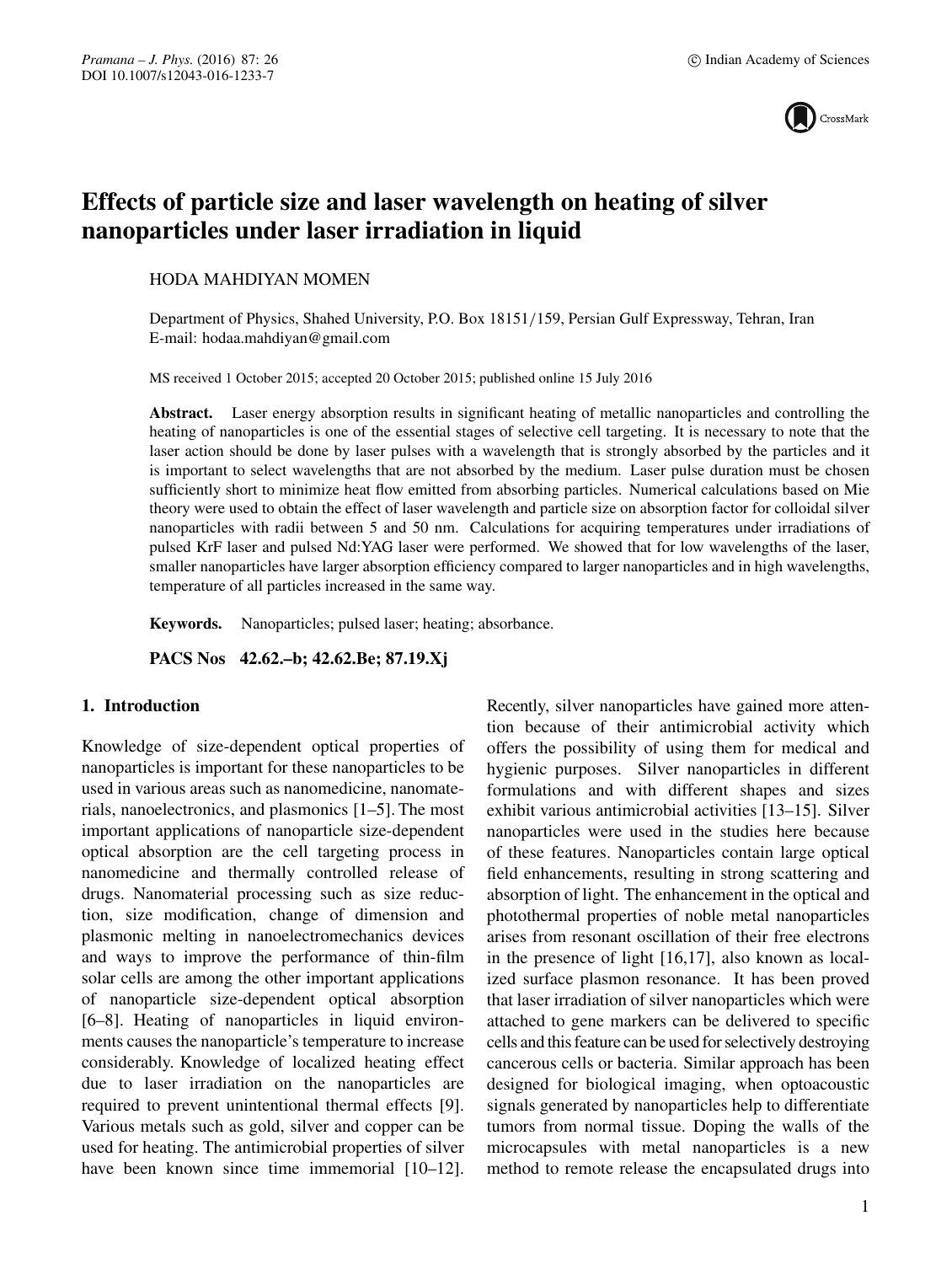specific cells by targeting metal nanoparticles using laser beams [18–22]. The plasmonic resonance of noble metal nanoparticles makes them effective as bright optical tags for molecular-specific biological imaging and optical microscopy [23]. In the past several years, the interaction between laser radiation and metal nanoparticles has caused a considerable interest and become one of the increasingly important topics [24]. Experiments were done by special laser pulses that are only absorbed by the nanoparticles, but not by the medium. Laser energy absorption results in significant heating of metallic nanoparticles. Controlling the temperature of nanoparticles is one of the essential stages of selective targeting of the cells for laser photothermal therapy of cancer [23,25].

The calculations of optical absorption and temperature of spherical silver nanoparticles with radii between 5 and 50 nm under irradiations of pulsed KrF laser and pulsed Nd:YAG laser are performed in the current study. First, optical absorbance of the nanoparticles was obtained by considering the dependence of dielectric function on size. Then, by considering the radiant energy absorbed, the maximum temperature of silver nanoparticles in aqueous was calculated. The calculations show that final temperature of the nanoparticles in definite time duration depends on the size of the nanoparticles and wavelength of the laser. Shorter wavelengths provide suitable conditions for heating control which depends on the size of nanoparticles.The results can be used for determining the threshold laser intensity and optimal size of the nanoparticles.

#### **2. Computational methods**

Interactions of lasers and nanoparticles and the effects can be studied by investigating the properties of an individual nanoparticle. The first step is to determine the absorption of laser radiation by a single metal nanoparticle. Optical absorption of colloidal silver nanoparticles was estimated using Mie theory. The size of the sphere was optimized to give the highest possible absorption efficiency at any wavelength.

Absorption of electromagnetic waves of a spherical particle of defined radius and refractive index can be solved exactly [26]. Electromagnetic field in a homogeneous and isotropic environment should satisfy wave equation. Internal and scattered field can be expressed in a simpler way by introducing Ricatti–Bessel functions. The functions used are as follows:

$$
a_n = \frac{m\psi_n(mx)\psi'_n(x) - \psi_n(x)\psi'_n(mx)}{m\psi_n(mx)\xi'_n(x) - \xi_n(x)\psi'_n(mx)},
$$
 (1)

$$
b_n = \frac{\psi_n(mx)\psi'_n(x) - m\psi_n(x)\psi'_n(mx)}{\psi_n(mx)\xi'_n(x) - m\xi_n(x)\psi'_n(mx)}.
$$
 (2)

In the above equations,  $m = k/k_m$ ,  $x = k_m r_0$ ,  $\psi_n(x) =$  $xj_n(x)$ ,  $\xi_n(x) = xh_n^{(1)}(x)$ ,  $r_0$  is the radius of the nanoparticles and  $k_m$  is the wavenumber in the environment. All particles are considered as spherical and optical properties of particles are defined by the efficiency factor of absorption  $k_{\text{abs}}(r_0, \lambda)$  of the incoming radiation with wavelength  $\lambda$  by a spherical particle. Coefficient of absorption  $\alpha_{\text{abs}}$ , of radiation by a single particle is determined by the following expression [24]:

$$
\alpha_{\rm abs} = \pi r_0^2 k_{\rm abs}.\tag{3}
$$

So, the absorption efficiency of a metal nanoparticle which has smaller diameter than the laser wavelength is

$$
k_{\rm abs} = \frac{24\pi^2 r^2 \varepsilon_m^{3/2}}{\lambda} \frac{\varepsilon_2(\omega)}{(\varepsilon_1(\omega) + 2\varepsilon_m)^2 + \varepsilon_2^2(\omega)}.
$$
 (4)

 $\varepsilon_m$  is the dielectric constant of the surrounding medium,  $\varepsilon_1(\omega)$  is the real part and  $\varepsilon_2(\omega)$  is the imaginary part of the dielectric function of the metal. Its maximum absorption occurs when  $\varepsilon_1(\omega) = 2\varepsilon_m$  is satisfied [6]. The calculation of optical absorption of spherical silver nanoparticles with radii between 5 and 50 nm is performed and shown in figure 1.

As shown in figure 1, for each radius, absorption peak occurs in a specific the wavelength and larger nanoparticles absorbed more energy. The absorbed energy is different for various radii in the wavelength range from 350 to 500 nm. For wavelengths less than 350 nm or more than 500 nm, values of absorption for all particles are almost different. As the absorption is the same in these wavelength ranges, it is expected that increasing the temperature of particles does not make much difference.



Figure 1. Absorption spectra for spherical silver nanoparticles with radii between 5 and 50 nm.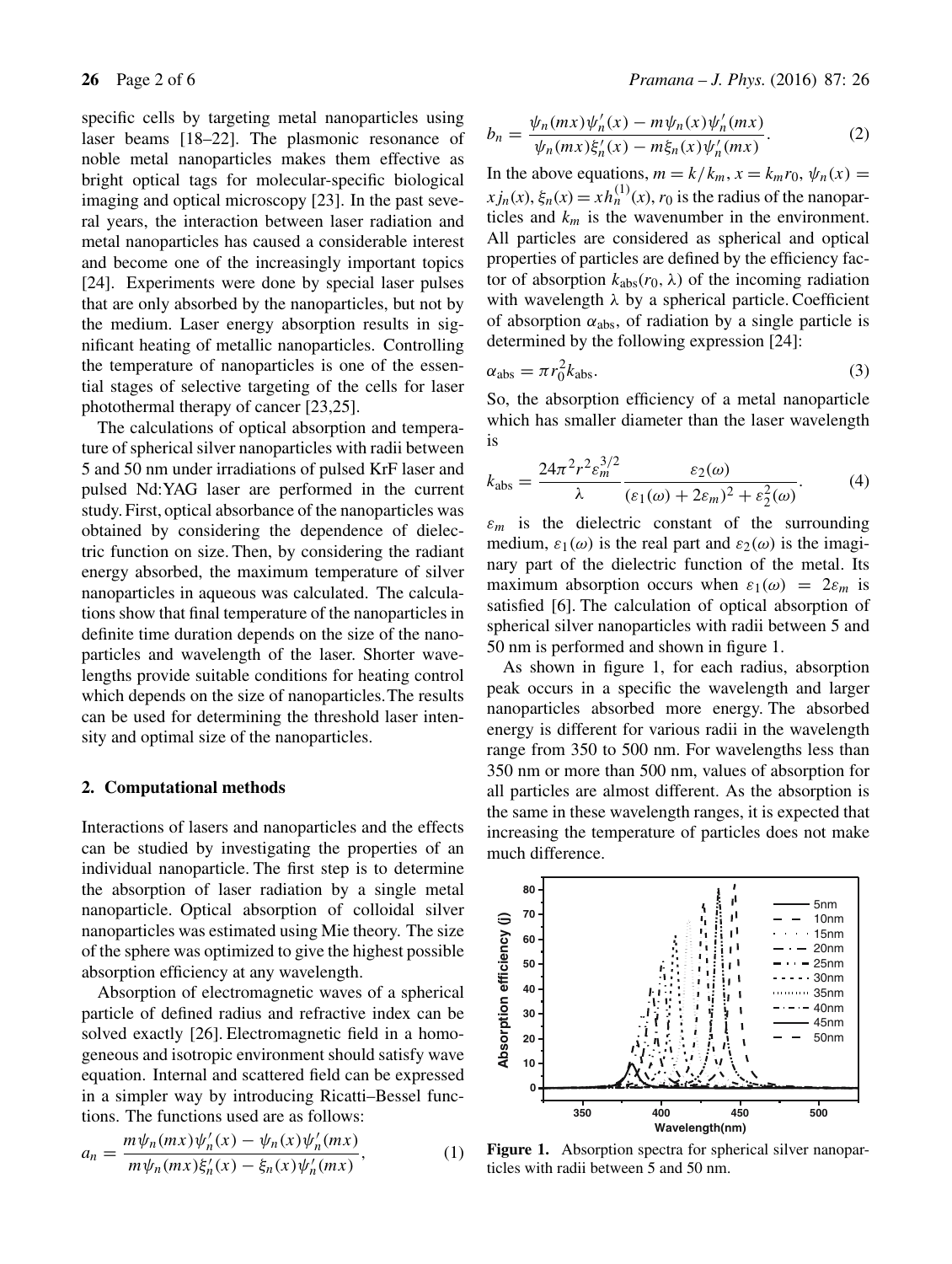Another important issue is the integral of the energy that particles absorbed by laser radiating which should be calculated.

 $Q_{\rm abs}$ , the absorbed energy when the particle is irridiated from  $t = 0$  to t can be calculated as

$$
Q_{\text{abs}} = \pi r_0^2 \int_t^0 I_0(t) k_{\text{abs}} \text{d}t \tag{5}
$$

and, the thermal energy absorbed by the particle is

$$
E_{\rm T} = \rho_0 c_0 V_0 T_0,\tag{6}
$$

where  $\rho_0$  and  $c_0$  are the density and the specific heat capacity of the particles and  $T_0$  is the temperature. All particles were considered to be spherical and  $V_0$  =  $(4/3)\pi r_0^3$  is the volume of the spherical particles [27].

The laser beam is perfectly uniform and the radius of the laser beam is set at 1 mm. Time intensity function of pulsed laser is 30 ns. As heating includes melting, the total thermal energy is calculated after the particle reaches evaporation point.

$$
Q = Q_1 + Q_2 + Q_3. \tag{7}
$$

 $Q_1$  is the amount of energy required to increase the temperature of a particle to melting point,  $Q_2$  is the latent heat required to convert unit mass of the solid into the liquid without change in temperature and  $Q_3$ is the amount of heat energy the particles require to change the temperature in liquid state.

The energy conservation law for particles is described by the equation

$$
Q_{\text{abs}} = E_{\text{T}} - E_{\text{T}\infty} - Q_m,\tag{8}
$$

where  $E_T = \rho_0 c_0 V_0 T_0$  is the initial value of the thermal energy of the particle,  $T_{\infty}$  is the initial particle temperature and  $Q_m = \rho_0 V_0 l_m$  is the energy spent for particle melting [27].  $Q_m$  is applicable only if the particle reaches a temperature higher than the melting temperature.

The final temperature of the particles is directly proportional to the initial temperature and the amount of absorbed heat energy and inversely proportional to the density, specific heat capacity and the radius of the particles.

It has been established experimentally and theoretically that nanoparticles have some special properties due to their very high surface area to volume ratio. Melting temperature, cohesive energy, surface melting, Deby temperature, specific heat capacity and solubility are some of these special properties [28–33]. Melting point of the metal particles is less than the bulk mode. Besides, by reducing the particle size, it will be decreased further [34–39]. The new thermal behaviour of nanomaterials, leads to development of new properties with various applications in materials. Many of the properties of nanomaterials depend on their coordination number. However, by changing the size and shape of the particles, the coordination number will be changed too [40–42]. The coordination number also affects the cohesive energy and directly affects the melting point of nanoparticles. In short, melting temperature decreases when the bulk size decreases [28,38]. In addition, effect of size in the value of melting point is accounted in the calculations as well.

Nanoparticles have radii between 5 and 50 nm. The laser beam with wavelengths of 248, 266, 355, 532 and 1064 nm are generated from excimer lasers, fourth harmonic of Nd:YAG laser, third harmonic of Nd:YAG laser, second harmonic of Nd:YAG laser and Nd:YAG laser, respectively. The initial temperature of the particles is  $0^{\circ}$ C and the laser pulse duration is 30 ns with a width of 1 mm.

## **3. Results and discussion**

According to the absorbed energy, the temperature of the colloidal silver nanoparticles was calculated for different radii. In this work, we focus on studying the optical absorption and heating of colloidal silver nanoparticles under pulsed KrF laser and pulsed Nd:YAG laser irradiations. In the current study, optical absorption and temperature of spherical silver nanoparticles having radii between 5 and 50 nm has been calculated. The particle size range was chosen in such a way that the absorption spectra were dominated by the dipole plasmon resonance. Moreover, in order to gain the highest possible absorption efficiency at any wavelength, sphere size was optimized.

Figure 2 shows the temperature of particles under pulsed excimer laser irradiation at a wavelelength of



**Figure 2.** Temperature of silver nanoparticles under the irradiation of excimer laser at a wavelength of 248 nm with respect to the effect of size on the melting temperature of the nanoparticles.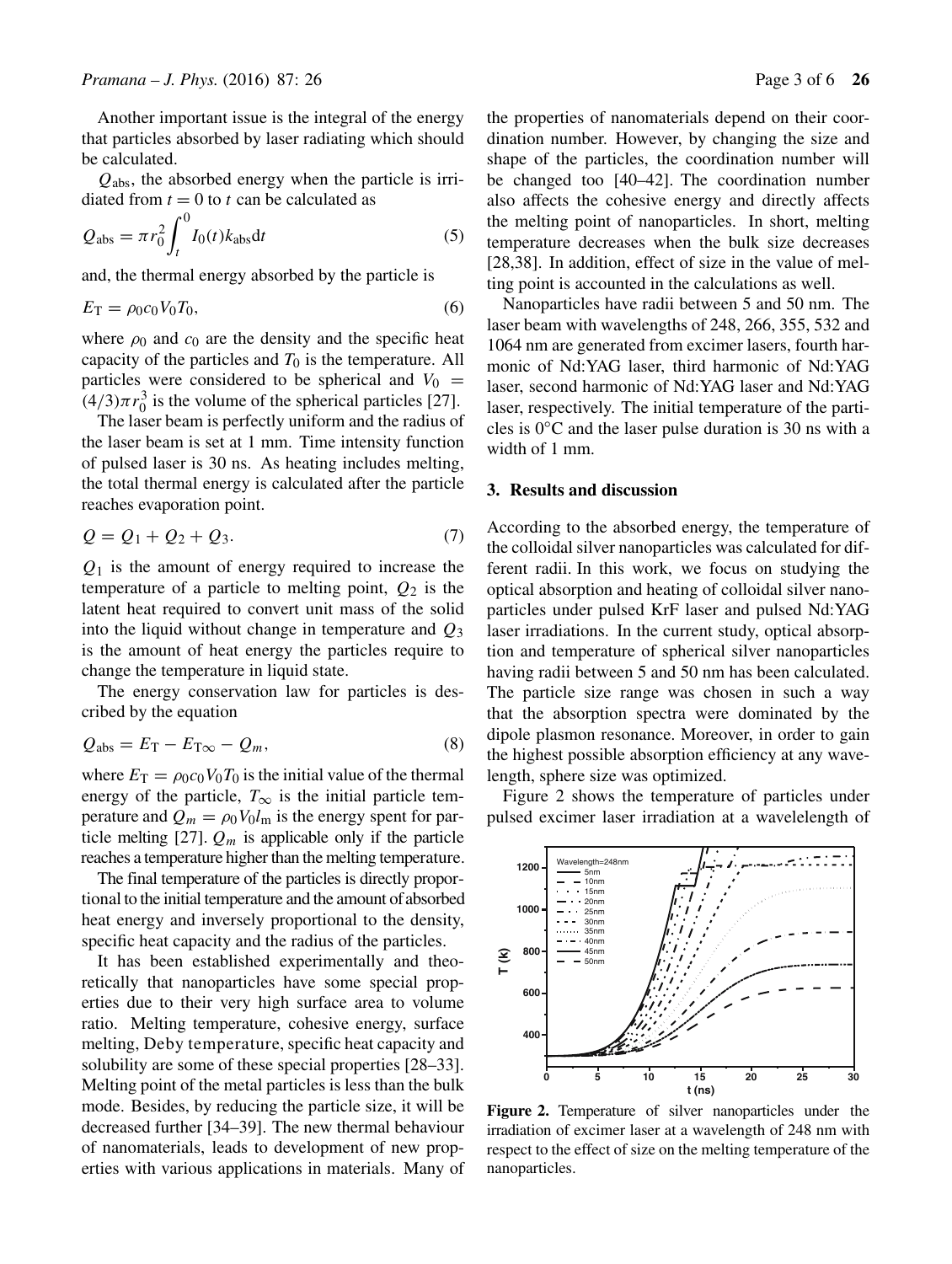

**Figure 3.** Temperature of silver nanoparticles under fourth harmonic of Nd:YAG laser irradiation at 266 nm wavelength with respect to effect of size on the melting temperature of the nanoparticles.

248 nm. As illustrated in figure 2, the final temperature of nanoparticles at different times during the laser pulse irradiations depends on the size of the particle. Moreover, smaller particles undergo a greater increase in their temperature.

Figure 3 depicts temperature changes under the irradiation of fourth harmonic of Nd:YAG laser at a wavelength of 266 nm. It can be clearly seen that particles with 5 nm radius had the maximum absorption, and the maximum value of temperature equals 1234 K, whereas particles with 30 nm radius only received latent heat of melting point. At the same time, 50 nm particles did not even reach melting stage and their maximum temperature is 715 K. As pulsed laser was used, in both figures 2 and 3, at the end of the absorption time, rate of temperature increase for all particles is the same. Figure 4 shows the changes in temperature in third



**Figure 4.** Temperature of silver nanoparticles under low intensity irradiation of third harmonic of Nd:YAG laser at 355 nm wavelength with respect to the effect of size on the melting temperature of the nanoparticles.



**Figure 5.** Temperature of silver nanoparticles under intermediate intensity irradiation of third harmonic of Nd:YAG laser at 355 nm wavelength with respect to the effect of size on the melting temperature of the nanoparticles.

harmonic of Nd:YAG laser irradiation with a wavelength of 355 nm. As yet, the laser intensity was adjusted to 5 nm particles, but this time it was adjusted to particles with 25 nm radius. Indeed, the laser intensity was increased. By increasing the laser intensity, which is shown in figure 5, temperature of all particles increased sharply. Accordingly, it is clearly seen that the final temperature of 5 nm particles in this stage is high, up to the melting point and only particles with 45 and 50 nm radii are not in the melting phase. By using high-intensity laser, for 50 nm particles, the temperature of the particles increased much more, and the time taken by 5 nm particles to reach the melting stage is about 6.5 s (see figure 6). The noticeable difference between figures 7 and 6 is that, for all particles, final temperature is extremely



**Figure 6.** Temperature of silver nanoparticles under high intensity irradiation of third harmonic of Nd:YAG laser at 355 nm wavelength with respect to the effect of size on the melting temperature of the nanoparticles.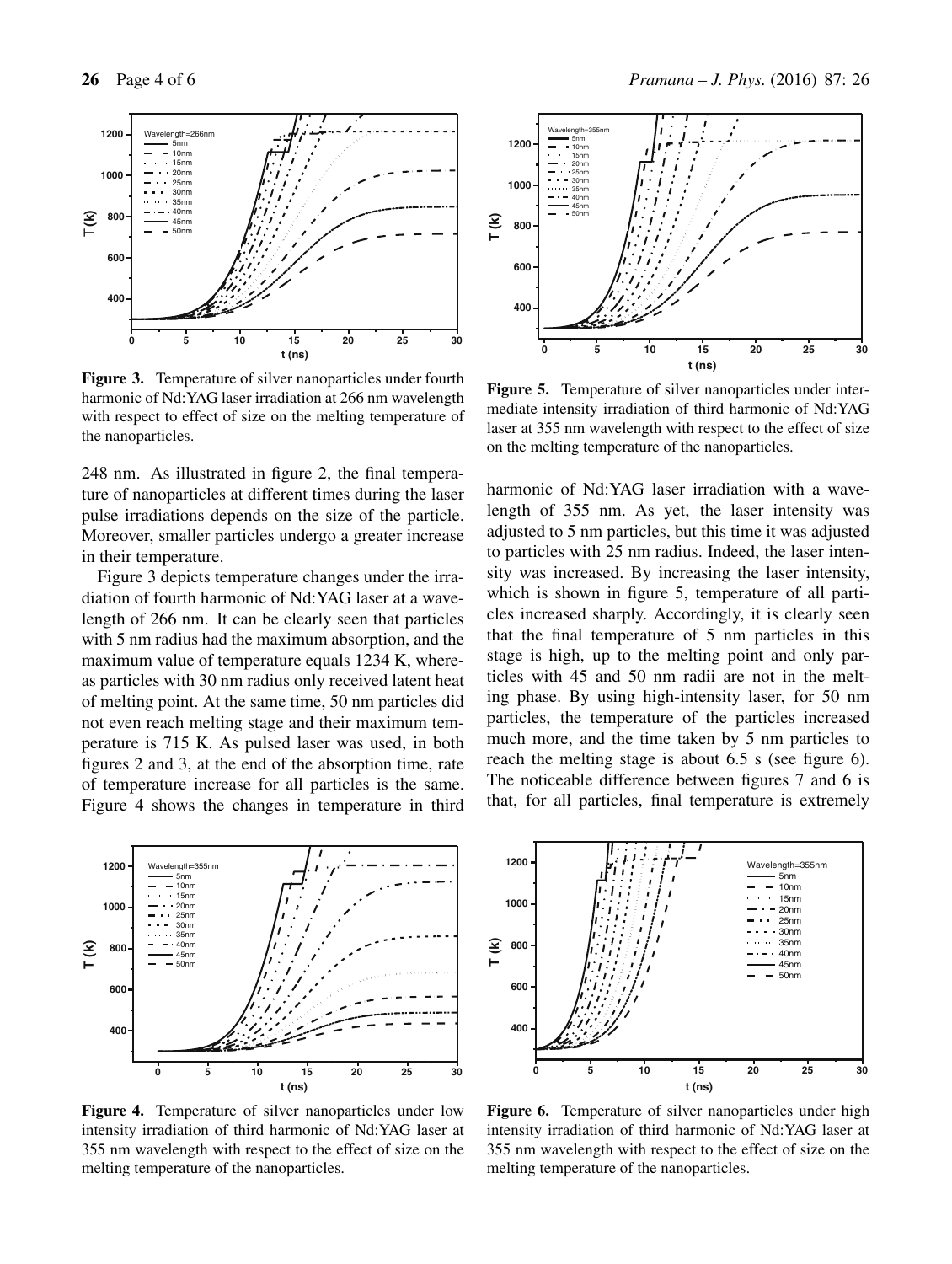

**Figure 7.** Temperature of silver nanoparticles under irradiation of second harmonic of Nd:YAG laser at 532 nm wavelength with respect to the effect of size on the melting temperature of the nanoparticles.

high and all of them have reached the melting stage. What should be noted here is that, unlike previous wavelengths, at this time, the largest particles have the highest temperature at the end and the same is also expected from the absorption figure (figure 1). Moreover, in figure 7, the difference between temperatures is less and curves are getting closer.

According to calculations made in 1064 nm wavelength, absorption efficiency does not depend much on the size of the nanoparticles in this wavelength. Figure 8 displays the temperature changes of 5–50 nm particles under irradiation of Nd:YAG laser with



**Figure 8.** Temperature of silver nanoparticles under irradiation of Nd:YAG laser at 1064 nm wavelength with respect to the effectof size on the melting temperature of nanoparticles.

a wavelength of 1064 nm. It is clearly seen that the temperature of the nanoparticles at different times during laser pulse irradiation does not depend much on the particle size. The increase in temperature is the same for almost all particles and separating the particles, especially at low temperatures, is difficult at this wavelength. All particles reach the melting point and higher and the highest temperature is for 50 nm particles. Final temperature difference between 5 and 50 nm particles is about 77 K.

After all, in the case of short-wavelength radiations, smaller particles can achieve high temperatures only by low-intensity laser irradiation. For larger nanoparticles, time duration for the temperature rise is short. Besides, for more uniform heating, larger nanoparticles are more effective, as they have more controllable heating. In contrast, for high-wavelength radiations, rise in temperature is the same for all particles and there is very little difference in final temperature and also in the heating in all the stages.

On the whole, shorter wavelengths, where absorption efficiency depends on the particle size, are suitable in cell targeting. By contrast, at higher wavelengths, temperature of nanoparticles with different dimensions increases in the same way. In addition, at lower wavelengths, larger nanoparticles are preferred for large area damage at lower temperatures, while small nanoparticles are more useful in destroying a small area of cells completely. For heating nanoparticles using laser radiation with higher wavelengths, more intensive radiations are needed. To put it in another way, these wavelengths are appropriate for uniform heating in large areas that contain nanoparticles of different sizes as rise in temperature is the same for all particles. Heating with this wavelength is useful for destroying a large area completely; however it may have some thermal effects.

According to the calculation results, as the absorbing efficiency of nanoparticles at high wavelengths decreases, low intensity and high wavelengths in low temperatures can be used for purposes such as drug delivery. By using these calculations, the threshold intensity of the laser and also optimal size of the nanoparticles on laser wavelength can be determined. The calculation shows that the particle temperature can increase only via adjusting the particle size without increasing the laser pulse energy. The results are applicable in cell targeting below the tissue damage threshold energy. The theoretical results can be directly used in experimental researches of pulsed laser action on metal nanoparticles and also can be applied to estimate the experimental results of